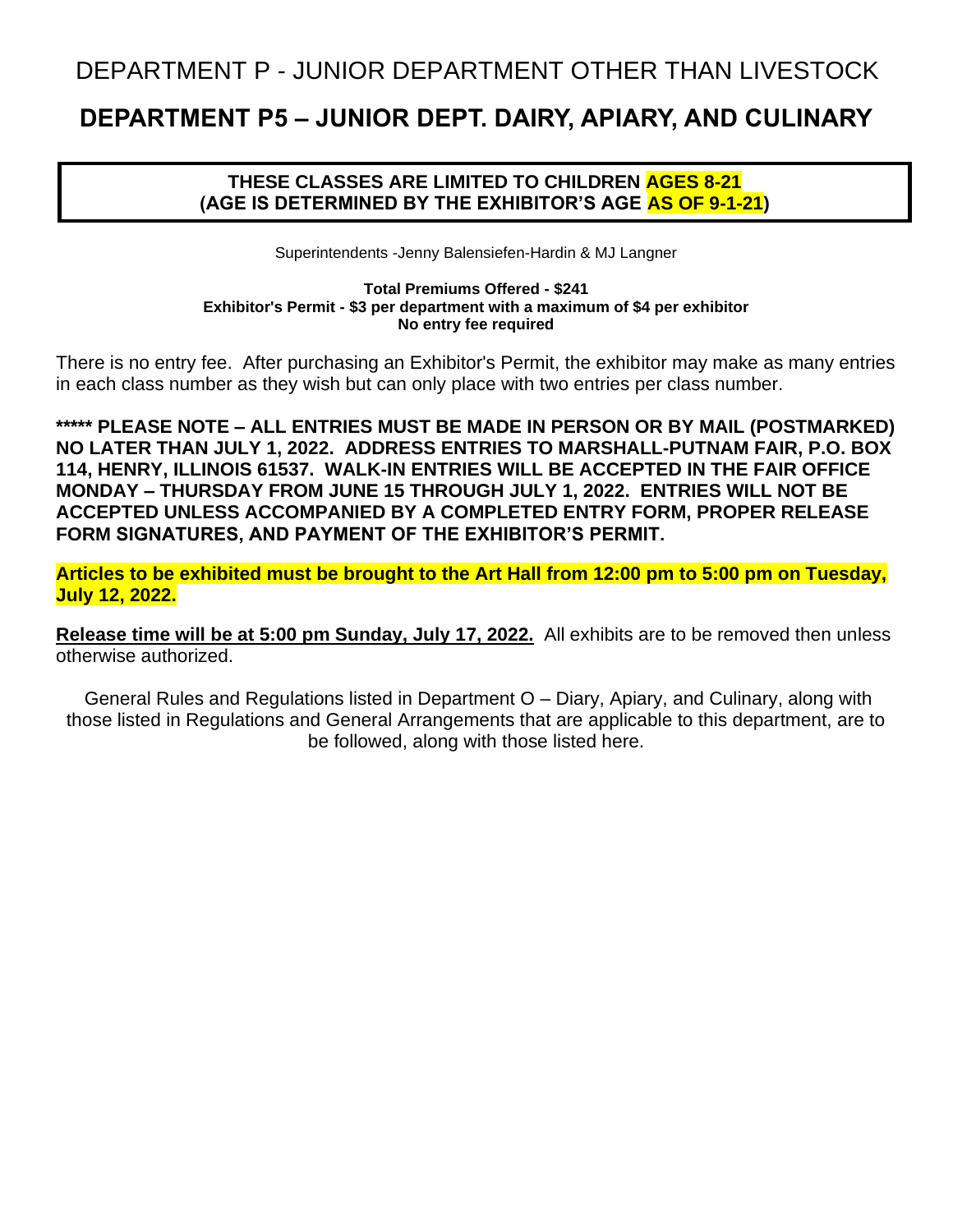#### **DEPARTMENT P5 - DIVISION A**

## **THESE CLASSES ARE LIMITED TO CHILDREN AGES 8-13 (AGE IS DETERMINED BY THE EXHIBITOR'S AGE AS OF 9-1-21)**

| <b>SECTION</b>                 | <b>CLASS</b> | <b>Division A</b>                                       | 1st         | 2nd    | 3rd    |  |
|--------------------------------|--------------|---------------------------------------------------------|-------------|--------|--------|--|
| SECTION <sub>1</sub>           | 2800         | White Bread (loaf)                                      | \$2         | \$1    | \$0.50 |  |
|                                | 2801         | Whole Wheat Bread (loaf)                                | \$2         | \$1    | \$0.50 |  |
|                                | 2802         | Biscuits (half dozen)                                   | \$2         | \$1    | \$0.50 |  |
|                                | 2803         | Quick Mix Coffee Cake, sugar and cinnamon topping       | \$1.50      | \$1    | \$0.50 |  |
|                                | 2804         | Banana Bread (loaf)                                     | \$1.50      | \$1    | \$0.50 |  |
|                                | 2805         | Corn Bread (four pieces)                                | \$1.50      | \$1    | \$0.50 |  |
|                                | 2806         | Chocolate Chip Cookies (4 cookies)                      | \$1.50      | \$1    | \$0.50 |  |
|                                | 2807         | Chocolate Brownies, omit nuts and icing (4 pieces)      | \$1.50      | \$1    | \$0.50 |  |
|                                | 2808         | Peanut Butter Cookies (4 cookies)                       | \$1.50      | \$1    | \$0.50 |  |
|                                | 2809         | Oatmeal Cookies (4 cookies)                             | \$1.50      | \$1    | \$0.50 |  |
|                                | 2810         | Decorated Cookies, any kind (6 on a plate)              | \$2         | \$1.25 | \$0.75 |  |
|                                | 2811         | Apple Muffins (4 muffins)                               | \$2         | \$1.50 | \$1    |  |
|                                | 2812         | Oatmeal Muffins (4 muffins)                             | \$2         | \$1.50 | \$1    |  |
|                                | 2813         | Jackpot Cookies, no raisins, dates, or nuts (4 cookies) | \$1.50      | \$1    | \$0.50 |  |
|                                | 2814         | Rice Krispies Squares (4 pieces)                        | \$1.50      | \$1    | \$0.50 |  |
|                                | 2815         | Apple Pie, double crust                                 | \$3         | \$2    | \$1    |  |
|                                | 2816         | Cherry Pie, double crust                                | \$3         | \$2    | \$1    |  |
|                                | 2817         | Decorated Cupcakes (six)                                | \$3         | \$2    | \$1    |  |
|                                | 2818         | Decorated Theme Cake: "Musical-A-Fair"                  | \$6         | \$4    | \$2    |  |
|                                | 2819         | Decorated Cake, any kind and shape                      | \$6.50      | \$4    | \$2    |  |
| SECTION 100 -<br><b>AWARDS</b> | 2820         | <b>Junior Champion Cook</b>                             | Ribbon & 15 |        |        |  |
|                                | 2821         | <b>Junior Reserve Champion Cook</b>                     | Ribbon & 10 |        |        |  |